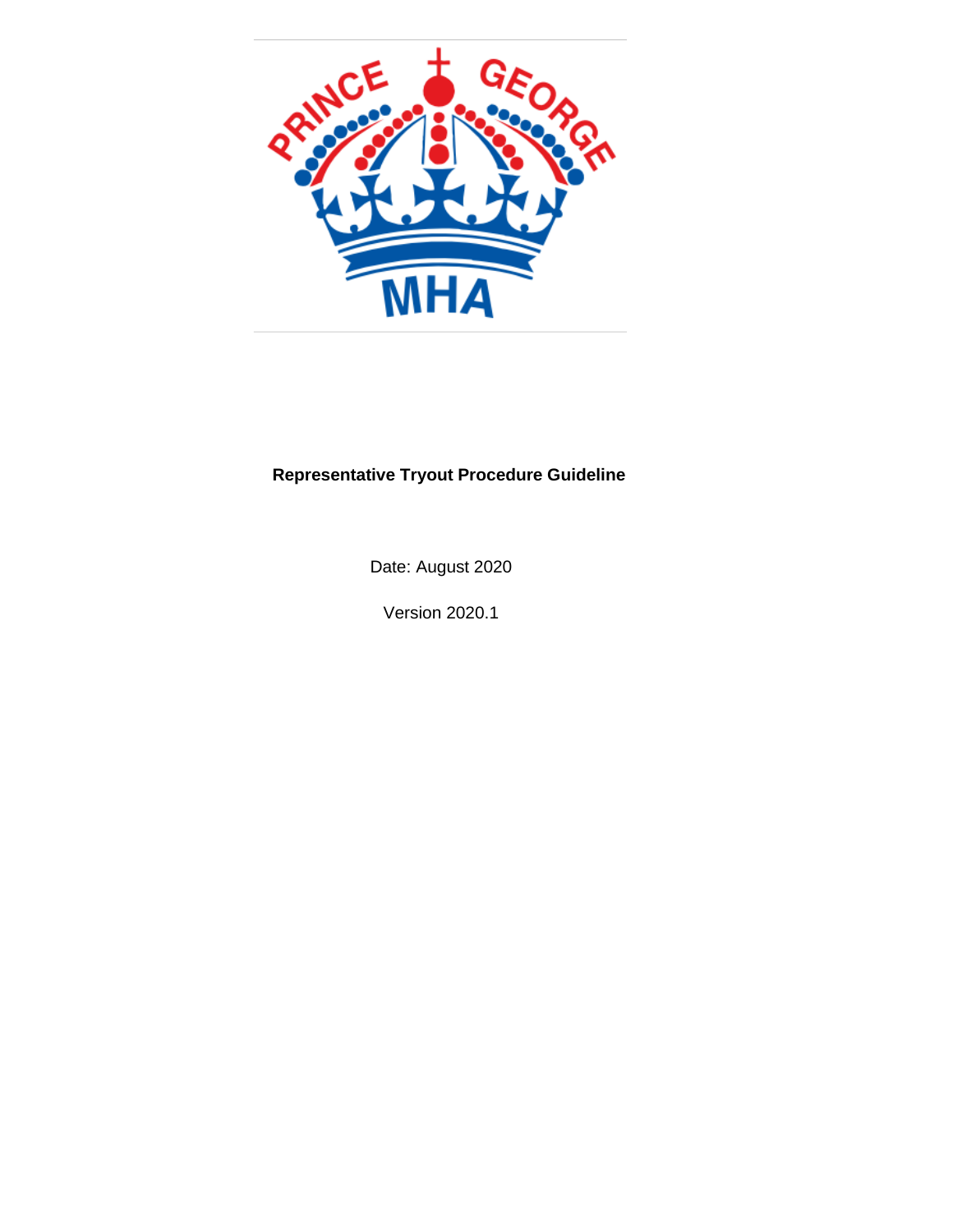# Table of Contents

| 1. |  |  |  |
|----|--|--|--|
| 2. |  |  |  |
| 3. |  |  |  |
| 4. |  |  |  |
| 5. |  |  |  |
| 6. |  |  |  |
| 7. |  |  |  |
| 8. |  |  |  |
| 9. |  |  |  |
|    |  |  |  |
|    |  |  |  |
|    |  |  |  |
|    |  |  |  |
|    |  |  |  |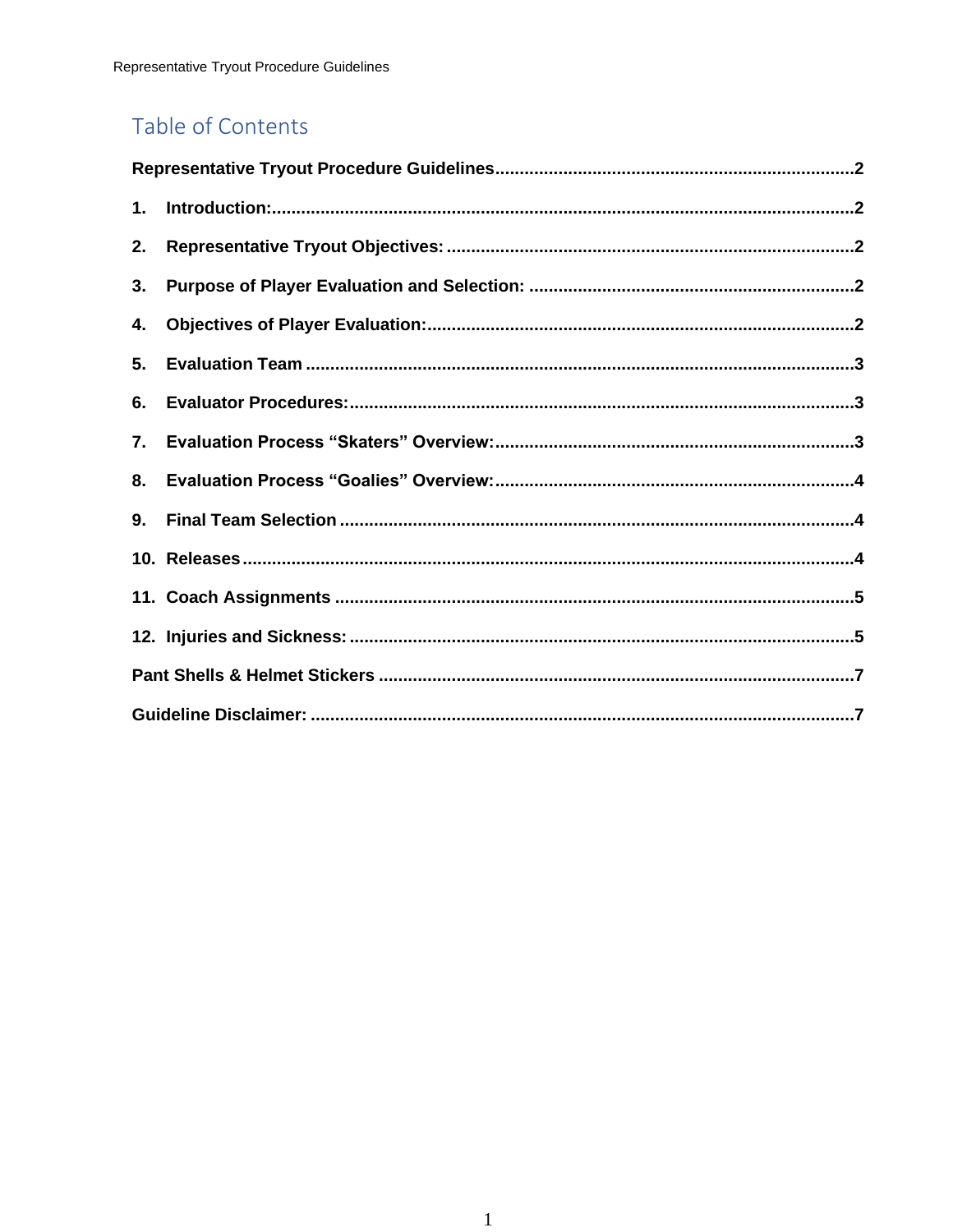# **Representative Tryout Procedure Guidelines**

## <span id="page-2-1"></span><span id="page-2-0"></span>**1. Introduction:**

1.1. The intent of this Representative Tryout Procedure Guidelines document is to provide an overview and process that will be followed for the selection of all PGMHA representative teams. There are often variables that can't all be accounted for and at times, decisions may need to be made based on rationales that provide fairness not only to the individual player, but to those players that he/she is competing against.

# <span id="page-2-2"></span>**2. Representative Tryout Objectives:**

- 2.1. PGMHA would like to assess each player wishing to play at a higher level, on their skills and abilities at the time of evaluation in a fair and transparent manner.
- 2.2. Representative Tryouts are broken into three phases:
	- 2.2.1. Phase 1 & 2 Goalie Evaluation & Skater SkillsTesting
	- 2.2.2. Phase 3 Three Scrimmage Games or Three Assessment Ice Times
	- 2.2.3. Phase 4 Black vs White inter-squad Game
	- 2.2.4. Phase 5 If required, attending Ice Breaker Tournament

### <span id="page-2-3"></span>**3. Purpose of Player Evaluation and Selection:**

- 3.1. This Representative Procedure Guideline document is a guideline and procedure manual, written in the best interest of our whole Association. It is intended to represent the outline of what the Board of Directors, Representative Supervisor and Director of Hockey Operations (DHO) feel is best for our children and the program we have built to serve these children.
- 3.2. This procedure document is built on the auspice of common sense when interpreting. Most questions you may have can be answered by your Representative Supervisor. Please refer to our website for the latest updates.

### <span id="page-2-4"></span>**4. Objectives of Player Evaluation:**

- 4.1. To provide a fair and impartial assessment of a player's hockey skills during the skating and scrimmage sessions.
- 4.2. To ensure that players have reasonable opportunity of being selected to a team appropriate to their skill levels as determined during the on-ice evaluations of the current year.
- 4.3. To provide coaches with the opportunity and flexibility to build a team based in part on their own coaching philosophy and knowledge of players skills and attitude.
- 4.4. To provide uniformity and consistency in the evaluation process such that a player and parent expectations are consistent from year to year as players move through the various levels of the association's programs.
- 4.5. To form teams to maintain balanced and competitive play where the athletes can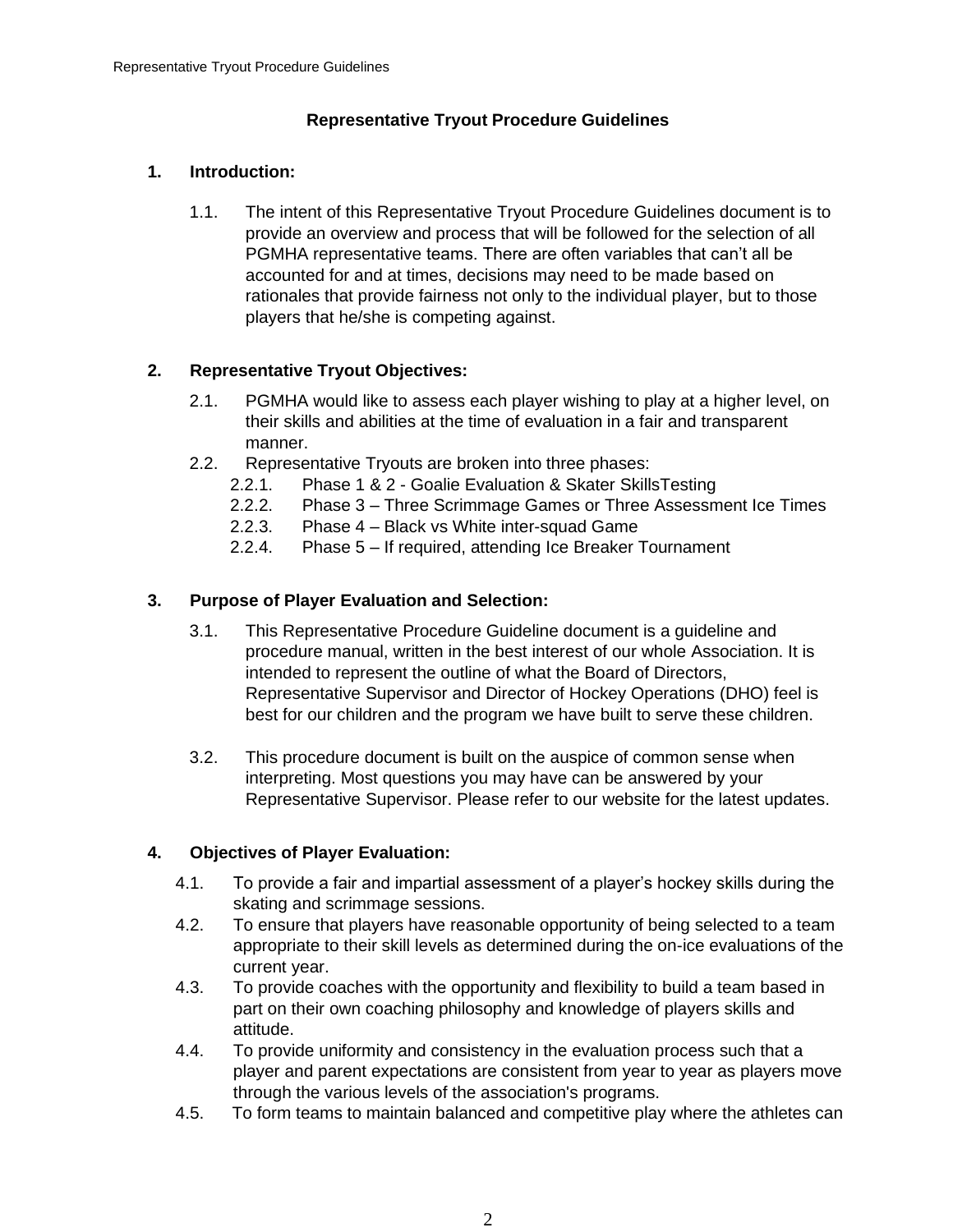develop and participate equitably and have fun playing hockey during the season.

4.6. To be able to provide feedback in order to develop players.

## <span id="page-3-0"></span>**5. Evaluation Team**

- 5.1. The *"Evaluation Team"* will consist of Independent Evaluators and select coach applicants and/or appointed non-parent Head Coaches.
- 5.2. The *"Evaluation Team"* will be chaired by the Representative Supervisor and DHO.

### <span id="page-3-1"></span>**6. Evaluator Procedures:**

- 6.1. No Director or Executive member will be privy to the results of evaluations from their child's division.
- 6.2. Players will be a jersey with a designated number for each ice session for the duration of tryouts.
- 6.3. The on-ice Skills Testing will be the on-ice skills evaluation for skaters (players).
- 6.4. The Representative Supervisor and DHO will determine any and all evaluation tools used by the evaluators.

### <span id="page-3-2"></span>**7. Evaluation Process "Skaters" Overview:**

- 7.1. Players will be placed in Skills Testing groups. Groups will be created based on alphabetical order using the player's last name.
- 7.2. Day 1 Skills based Testing for all divisions.
- 7.3. Days 2 4 game based evaluations or assessment practices for all divisions.
- 7.4. Based on the individual player rankings from the Skills Testing, players will be placed into "A" or "B" skill groups for game play evaluation. Note: if the player numbers do not support two groups then it will be adjusted to provide the best opportunity for all players to have a fair evaluation.
- 7.5. Player movement can occur between groups for Game 2 based on Game 1 evaluations. (all divisions) **Note:** movement is only made if the evaluations rankings justify it.
- 7.6. Some players may not play the Black & White game based on being a top ranking player at this stage of the process.
- 7.7. See Appendix 1 for evaluation criteria pertaining to all divisions.
- 7.8. After the Black & White game, pools will be created to the following sizes:

| Divisions with 2 Rep Teams (6 Goalies) | Divisions with 3 Rep Teams (8 Goalies) |
|----------------------------------------|----------------------------------------|
| A1 - 20 players, 3 goalies             | A1 - 20 players, 3 goalies             |
| A2 - 17 players, 3 goalies             | A2 - 17 players, 2 goalies             |
|                                        | A3 - 15 players, 3 goalies             |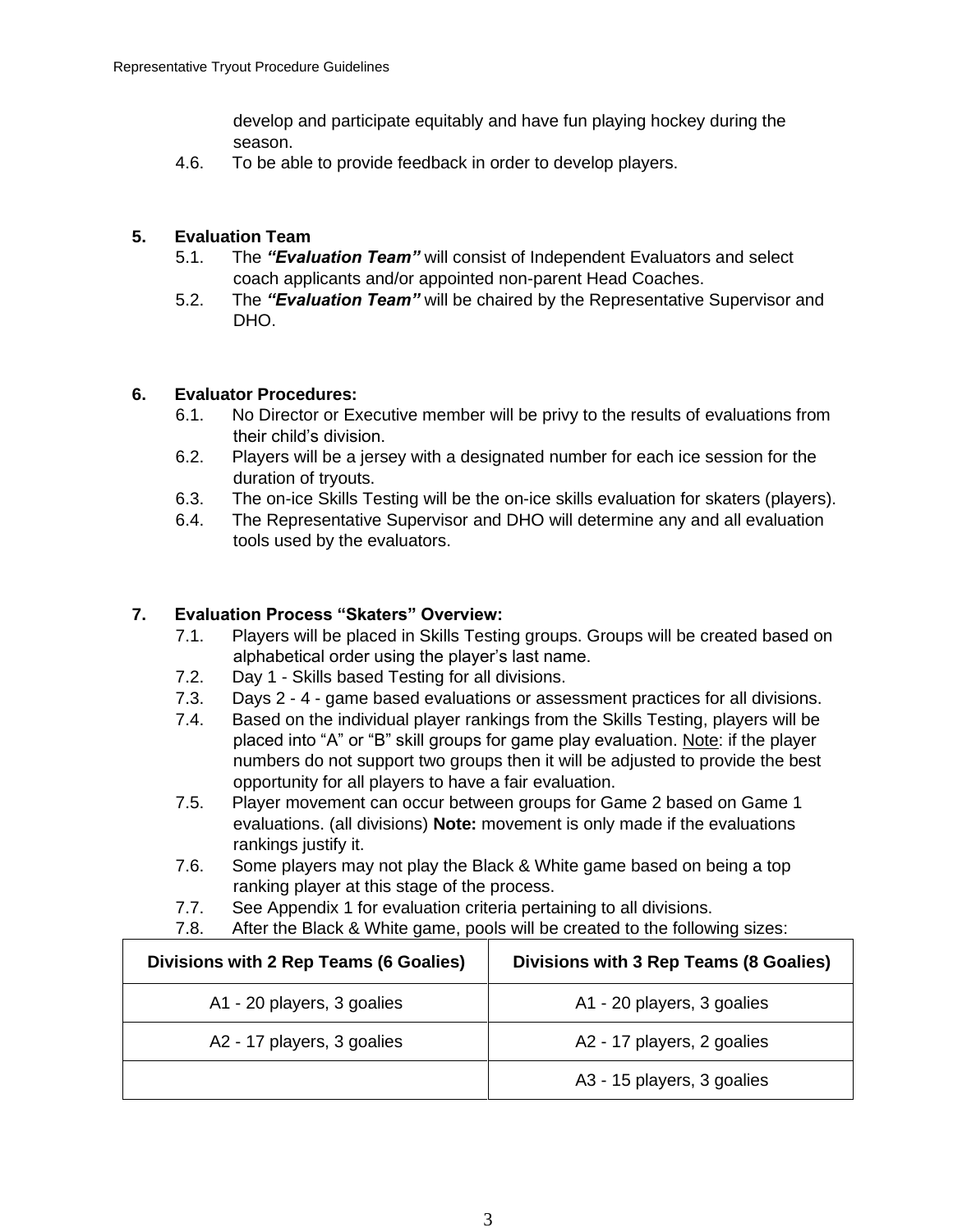- 7.9. If a Division only has 2 Representative Teams, numbers will be A1 20 players (3 goalies) and A2 17 players (3 goalies) as diagrammed above
- 7.10. Pools will be posted to the PGMHA website. \*\*see release section for more details.
- 7.11. Once pools are formed, players will report to their practice team and practices will be held prior to the Ice Breaker Tournament. From this point forward final player decisions will be bade through the coaching staff, Representative Supervisor and DHO.
- 7.12. Releases will be posted on the PGMHA website following the Ice Breaker Tournament, if required.
- 7.13. U18 (formerly Midget) teams have certain exclusions due to the hold fee and players coming back to PGMHA .

### <span id="page-4-0"></span>**8. Evaluation Process "Goalies" Overview:**

- 8.1. During goalie evaluations, an independent on-ice instructor will lead goalies through a number of skill-based drills during a 1 hour sessions. Following the individual skills session, the goalies will take part in Simulated Game Situations to allow evaluations to occur in game-like situations. Evaluations will be completed by Independent goalie evaluators, Representative Supervisor and DHO.
- 8.2. Based on the on-ice skill session and simulated game situations run by the independent evaluators, releases can be made.
- 8.3. Goalies released after this phase will receive a \$100.00 refund of their Representative Tryout Fee.
- 8.4. Goalies moving forward will be assigned a group and will participate in intersquad or assessment sessions.
- 8.5. The second stage of goalie releases can happen after Game #1, if required.
- 8.6. Goalies released after this phase will receive a \$75.00 refund of their Representative Tryout Fee.
- 8.7. Goalies may be moved between groups after games. **Note:** movement will only occur if the evaluation justifies it.
- 8.8. Goalies can be assigned after the Black & White Game. Final release can occur after the Ice Breaker Tournament.

### <span id="page-4-1"></span>**9. Final Team Selection**

9.1. At conclusion of the Ice Breaker Tournament, final division selection will be made by assigned independent evaluators, non-parent coaches, in consultation with the Representative Supervisor and DHO.

### <span id="page-4-2"></span>**10. Releases**

- 10.1. Releases up to the Ice Breaker Tournament
	- 10.1.1. Players can be released after the three scrimmages or assessment practices.
	- 10.1.2. Players need to check the website *daily* throughout the tryout process as there will be changes made in groups.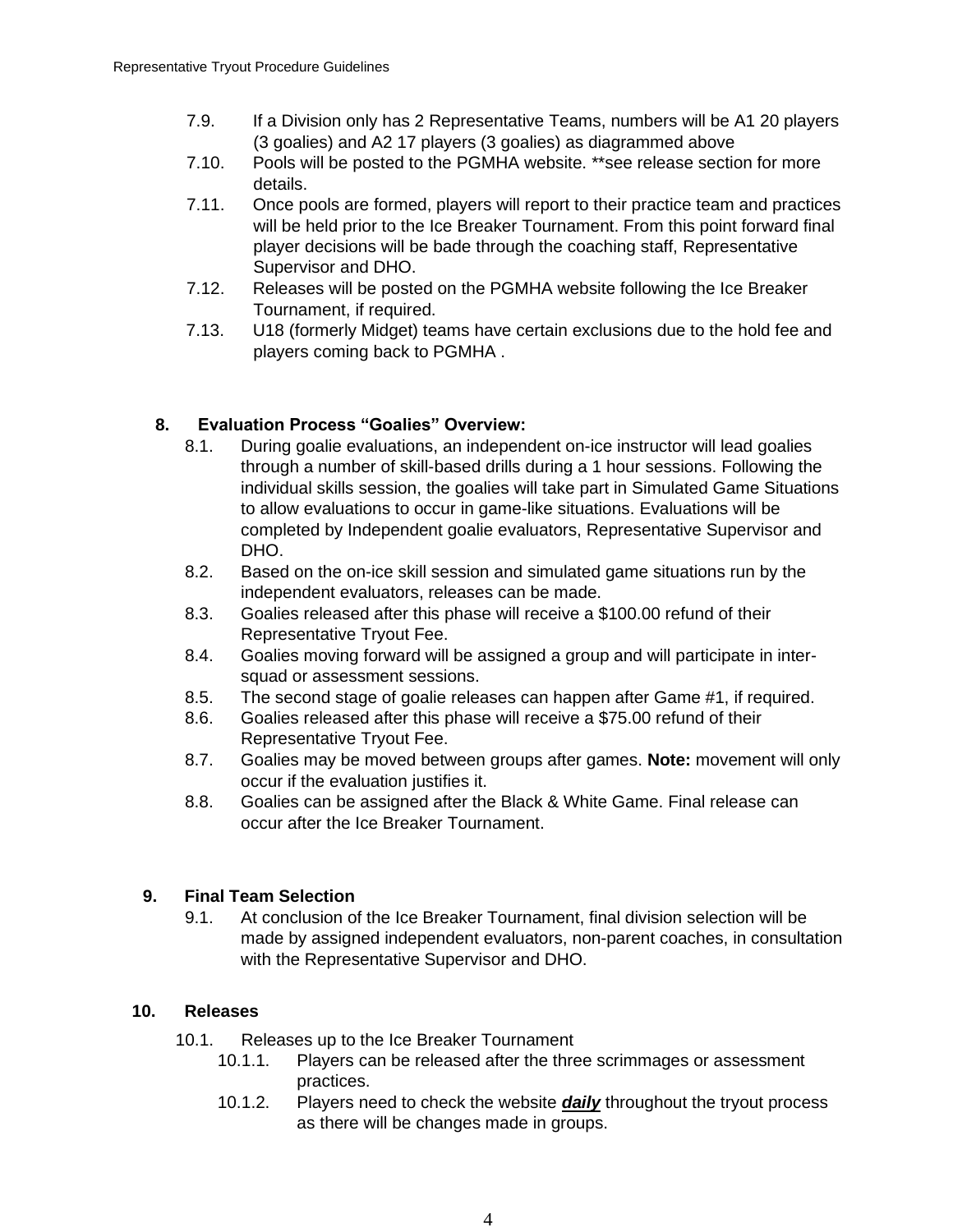- 10.1.3. Players not advancing in the Representative Tryout Process will be contacted by the Recreational Coordinator.
- 10.1.4. Players may be moved up or down once assigned to a team after the inter-squad games. Player movement is not considered a "release" it is for evaluation purposes to determine the best possible team placements.

## 10.2. **Releases after the Ice Breaker Tournament**

- 10.2.1. After the Ice Breaker Tournament, the evaluation team and coaches in each division will make further releases down to appropriate numbers.
- 10.2.2. The releases will be determined through discussion and consultations with the independent evaluators, Representative Supervisor, DHO and coaches. In the event that there is a conflict of interest present, the President reserves the right to appoint an alternate.
- 10.2.3. Players being released to the Recreational D need to refer to the PGMHA website for further information on times and arenas.
- 10.2.4. After U18 releases are complete, Junior and BC Hockey releases will return to the U18 program and will be seen in a practice and game to determine placement. These players may or may not remain with the U18 program after the initial evaluation.
- 10.2.5. Feedback night will be provided for those who would like to have the opportunity to receive feedback on the tryout process. The player *must* be in attendance for this meeting. See website for more details regarding this during the tryouts.

# <span id="page-5-0"></span>**11. Coach Assignments**

- 11.1. The Board of Directors has the authority to hire non-parent coaches at the Representative Level where they see fit, and as part of the coach selection process the PGMHA follows each year.
- 11.2. Parent coaches will be assigned to their teams when the timing is deemed appropriate.

# <span id="page-5-1"></span>**12. Injuries and Sickness:**

- 12.1. Injuries sustained prior to Representative Tryouts
	- 12.1.1. Medical excuses must have a doctor's note to excuse for legitimate reasons (for example - broken arm or leg) *prior* to representative tryouts commencing for that division.
	- 12.1.2. If the player is contagious sick do not come to the arena! The parent must still provide a medical note *prior* to ice time.
	- 12.1.3. All medical notes excusing player from tryouts needs to be submitted directly to the Division Director.
	- 12.1.4. If the injury is substantial, and the player is unable to return for a period of time, they will be guaranteed an evaluation.
	- 12.1.5. Players returning from injury or illness sustained prior to tryouts and returning before final releases will return to the level they played the previous season if returning to the same division, if they are returning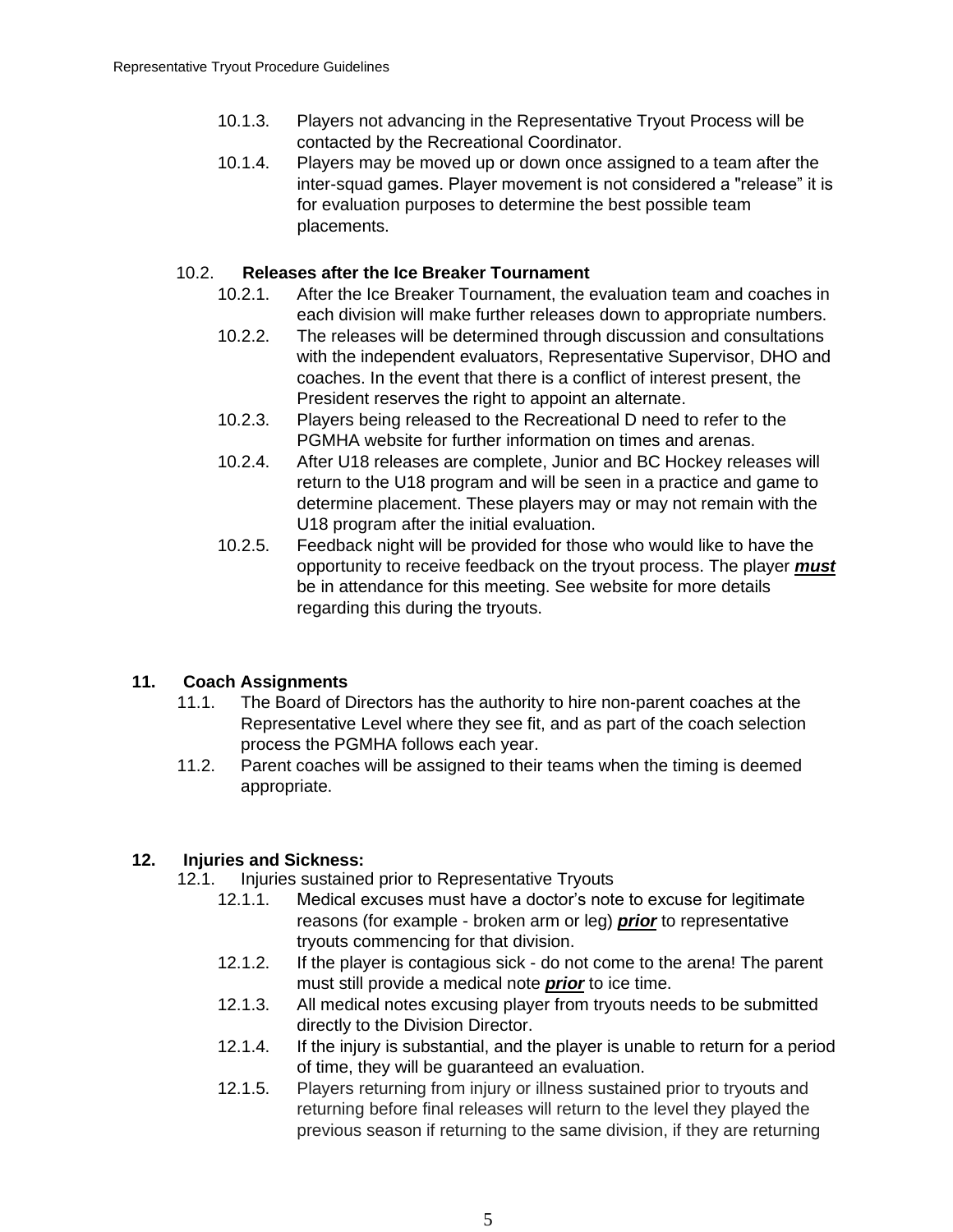up a division they will start one level down, example PW A1 player will start at Bantam A2. Any players returning after final releases will be treated as long term injury returns.

12.2. Injuries sustained or sickness during Representative Tryouts - (i.e. Short Term Injury)

- 12.2.1. All injuries that occur during Representative tryouts while at the arena, need to be reported and recorded using Hockey Canada's Medical report form. PGMHA will provide the forms and complete the details, but it is a player's responsibility to ensure that injuries sustained as a result of the tryout are reported.
- 12.2.2. All injuries that prevent a player from continuing in the evaluation tryout, needs to seek medical attention and a Doctor's note needs to be provided to the Administrator indicating the nature of the injury, as well as that player's ability to continue on the ice.
- 12.2.3. If a player cannot continue on the ice as per doctor's instructions, a Doctor's note will be required that "clears" that player to return to the ice when ready.
- 12.2.4. The Hockey Director will take note of all evaluations completed up to the point of injury, and when that player returns, shall be placed at a level indicated by the evaluation notes as compared to the players competing against at the time of injury.
- 12.2.5. If the player is ill or injured prior to completing the combine testing and at least two games, the player will start the process at the level of the previous year, or if moving up a division one level lower (see last bullet in section 5.01)
- 12.2.6. For players leaving at any point during representative tryouts due to injury or illness and returning prior to long term injury status will be placed on a team based on their evaluations to that point.
- 12.3. Injuries Sustained during Representative Tryouts (i.e. Long Term Injury)
	- 12.3.1. The player will be given at least one practice and one game before an evaluation by an independent evaluator be done.
	- 12.3.2. The player will begin trying out on the team he left during the evaluation process, or follow the same rule as above if moving up a division.
	- 12.3.3. Wherever the player ends up, the weakest player (evaluated by same independent) will move down to the team below and so on until we get to the C division.
	- 12.3.4. The coach will *not,* have an option of keeping both players as this has an impact on the C division.
- 12.4. "No Show" or "Unapproved Absence" during Tryout Process
	- 12.4.1. Players who do not show up for an evaluation session or are late for the session start time without notifying the division director, will receive the lowest possible score available for that session evaluation.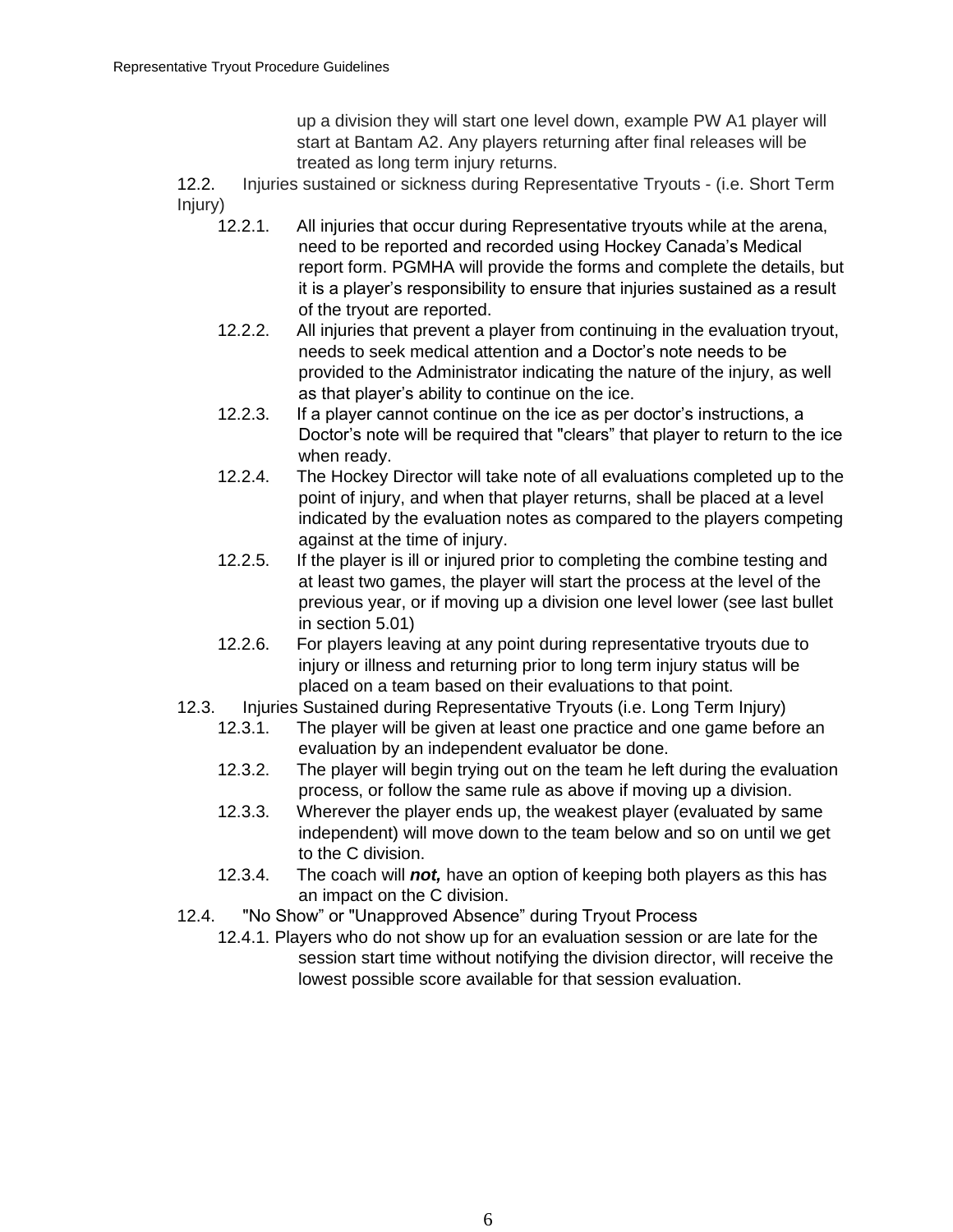### <span id="page-7-0"></span>**Pant Shells & Helmet Stickers**

\*\*\*It is our goal to have every player evaluated at representative tryouts based on their skill, there for you must remove team affiliated pant shells and helmet sticks before participating in any or all on-ice sessions, You will be reminded of this at sign in time. Failure to comply may result in missed ice times. (This is not an appealable clause.)\*\*\*

### <span id="page-7-1"></span>**Guideline Disclaimer:**

Every effort will be made by the PGMHA executive to adhere to this process. Failure to do so will not guarantee a re-evaluation. It is our goal to give each player wishing to try out for a representative team, the fairest possible opportunity to do so.

Notwithstanding clause:

There may be some exceptions under special circumstances.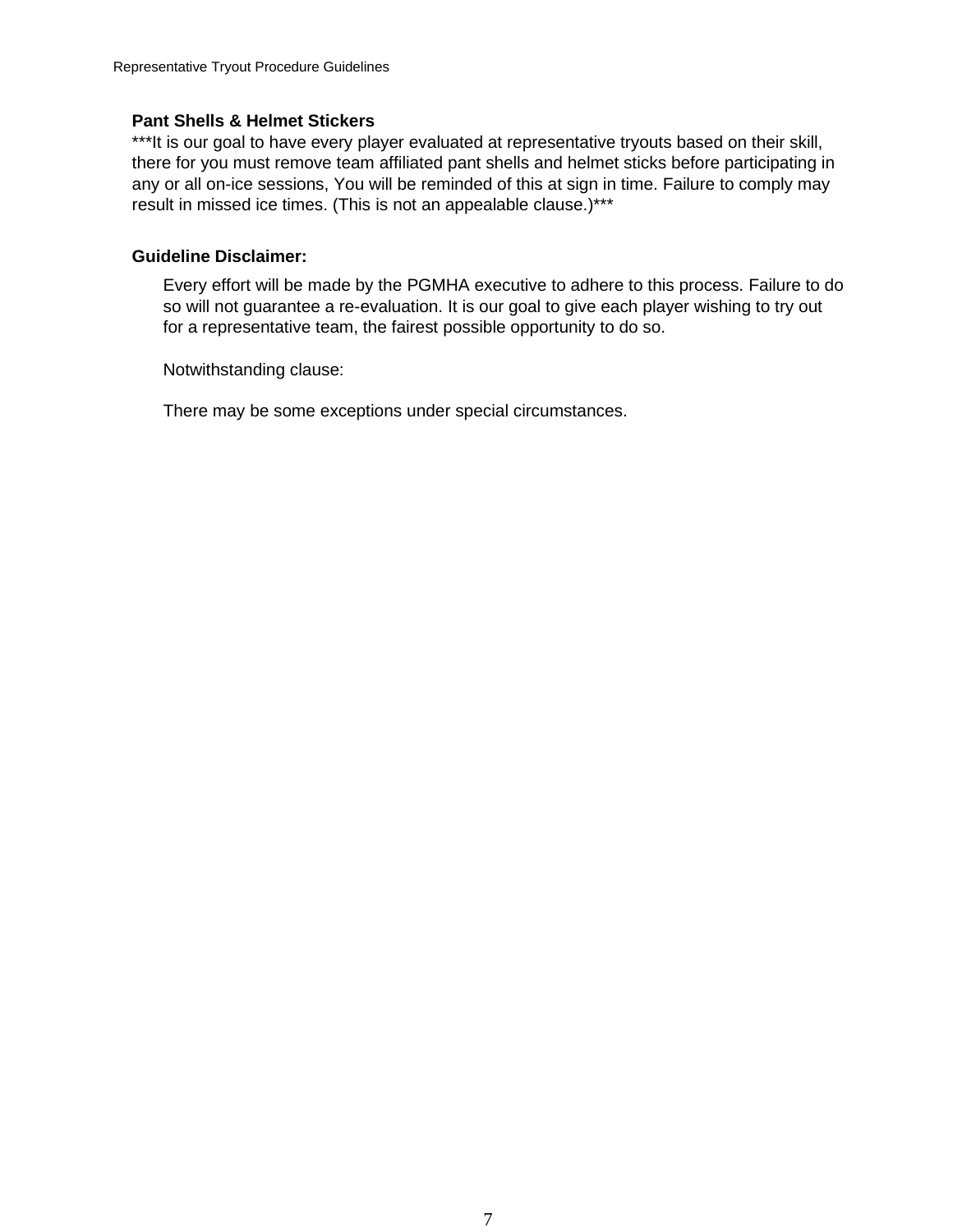### **Appendix 1 - Skater Selection Criteria**

*This is to be used as a reference tool for independent evaluators & coaches in player selection and ranking.*

**Technical Skills:** *(All skills should be done at game like speed.)*

#### **>■ Skating**

**o** *Acceleration* **o** *Quickness* **o** *Agility* **o** *Top end speed* **o** *Foot speed* **o** *Mobility*

#### **>■ Puck Control**

**o** *Passing (forehand & backhand)* **o** *Receiving (forehand & backhand)* **o** *Stick handling* **o** *Puck handling in pressure situations*

### **>■ Shooting**

**o** *Shot selection (wrist, snap, slap, backhand)* **o**  *Quick release* **o** *Shot accuracy* **o** *Scoring ability*

### **>■ Checking**

**o** *Angulations* **o** *Control* **o** *Finishes checks (at appropriate levels only)*

### **Tactical Skills:**

- **>■** *Read & React - supports offensively and defensively off the puck.*
- **>■** *Able to adjust to the team's style of play.*
- **>■** *Ability to play within in a team structure & learn new concepts during practice & games*

**Mental Skills:** *(Mental toughness and character, a key component of evaluation)*

- **>■** *Exhibits self-control and discipline.*
- **>■** *Shows confidence.*
- **>■** *Rises to the challenge in adverse situations.*